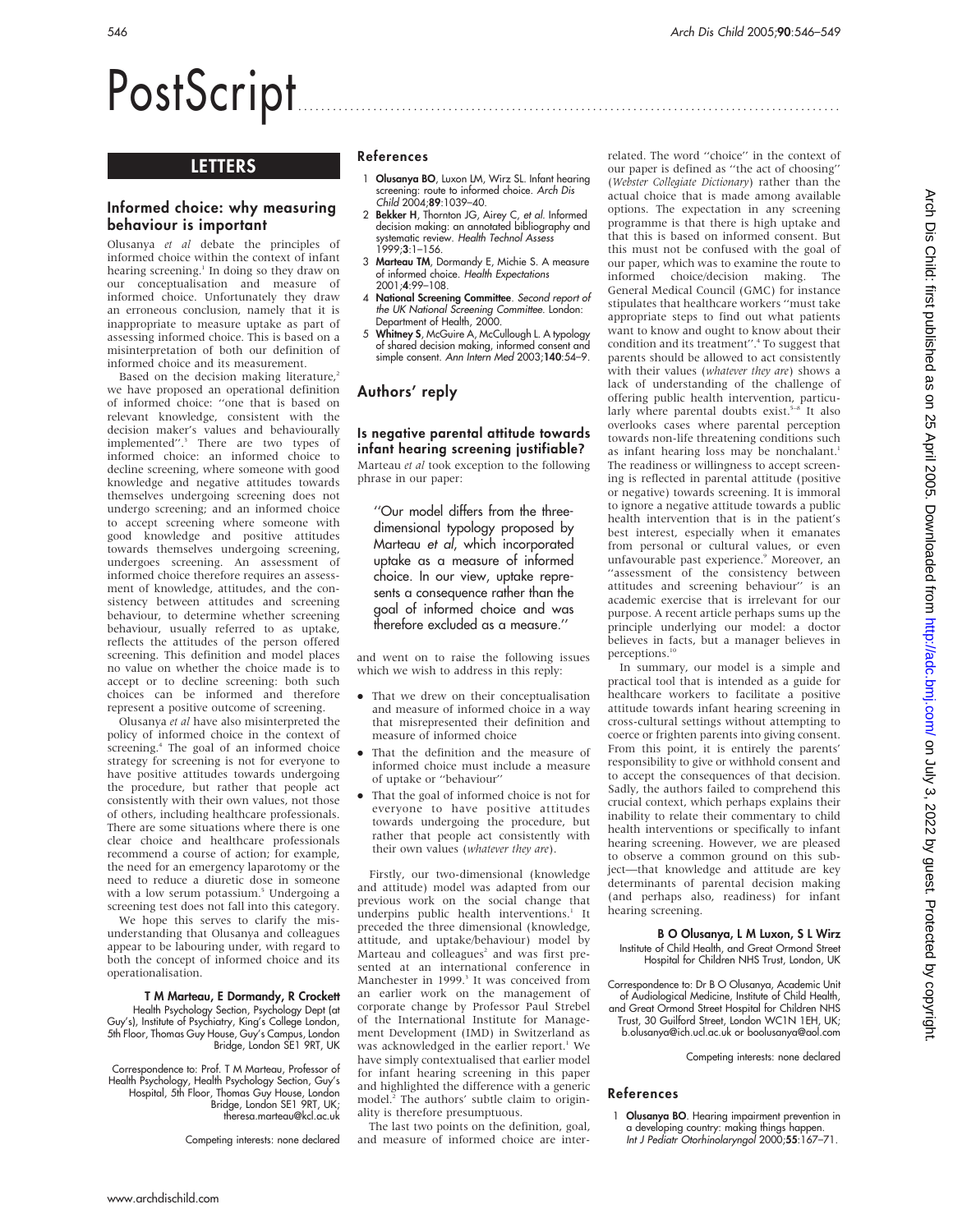- 2 Marteau TM, Dormandy E, Michie S. A measure of informed choice. Health Expectations 2001;4:99–108.
- 3 International Association of Physicians in Audiology. The Xth International Symposium on Audiological Medicine, Manchester, UK, 11–14 July 1999.
- 4 General Medical Council. Seeking patients' consent: the ethical considerations. London:
- General Medical Council, 1999.<br>5 **Elliman DAC**, Bedford HE. MMR vaccine worries are not justified. Arch Dis Child 2001;85:271–4.
- 6 Campion EW. Suspicions about safety of vaccines. N Engl J Med 2002;347:1474-5.
- 7 Alfredsson R, Svensson E, Trollfors B, et al. Why do parents hesitate to vaccinate their children against measles, mumps and rubella? Acta Paediatr 2004;93:1232–7.
- 8 Bellaby P. Communication and miscommunication of risk: understanding UK parents' attitudes to combined MMR vaccination. .<br>BMJ 2003:**327**:725-8.
- 9 Olusanya BO. Polio-vaccination boycott in Nigeria. Lancet 2004;363:1912.
- 10 McCarthy M. As a doctor you believe in facts, but as a manager you must believe in perceptions.<br>*Lancet* 2004;**364**:1991.

## Home management versus inpatient care of adolescents with newly diagnosed type 1 diabetes mellitus: survey of current practice

I read with interest the article written by Lowes and Gregory<sup>1</sup> on the above subject. In 2003, I carried out a postal survey in order to document the current practice of paediatricians when managing adolescents newly diagnosed with type 1 diabetes mellitus. A total of 117 consultant paediatricians, mainly members of the British Society of Paediatric Endocrinology and Diabetes, were asked to complete a questionnaire indicating their current practice. Statistical analysis was made by MINITAB;  $\chi^2$  and trend  $\chi^2$  were used to examine the factors that affected the management option chosen by the paediatricians.

Sixty eight per cent (80/117) replied. When faced with a well 12 year old child newly diagnosed with diabetes mellitus, the majority (47.5%) will offer a short admission  $(<$ 2 days) followed by home based management and outpatient reviews, while 32.5% will offer complete home based management with no hospital admission. A minority (20%) did not offer any home based management at all. There was no significant difference between paediatricians that worked in a tertiary hospital and those that worked in a district general hospital in the choice of management ( $p = 0.\overline{4}$ ). In addition, the ratio of diabetes nurse specialists to number of patients in the clinic made no difference to choice ( $p = 0.09$ ). However, using trend  $\chi^2$ , we found that units that had two or more diabetes nurse specialists were significantly more likely to offer home based care  $(p = 0.007)$ .

Since the earlier survey in  $1988$ ,<sup>2</sup> it appears that more UK paediatricians are offering home based management of newly diagnosed children with diabetes mellitus. In this study, the majority are choosing to offer this after a short hospital admission.

## J C Agwu

Dept of Paediatrics, Sandwell Hospital, Sandwell and West Birmingham Hospital, West Bromich B71 4HJ, UK; sagwu22890@aol.com

Competing interests: none declared

## References

- 1 Lowes L, Gregory JW. Management of newly diagnosed diabetes: home or hospital. Arch Dis Child 2004;89:934–7.
- 2 British Paediatric Association working party. The organisation of services for children with diabetes in the United Kingdom: report of the British Paediatric Association working party. Diabet Med 1990;7:457–64.

## Cystic fibrosis is no longer an important cause of childhood death in the UK

We have previously reported the survival of the UK cystic fibrosis (CF) population.<sup>1</sup>

Funding for active surveillance ceased in 1997, leaving incomplete ascertainment for the post-1993 cohorts and thus preventing accurate survival calculations for these cohorts. However, as the number of CF births in the UK is reasonably constant, being related to the total birth rate, a knowledge of CF deaths by age can give an insight into the survival of young children.

Death certification data for the UK were obtained for 1994 to end 2003 (ICD-9 codes 2270, 7770, and 7484, and ICD-10 codes E84.0, E84.1, E84.8, and E84.9). Non-nationals and obvious miscodings were removed. Table 1 presents deaths by year of birth and age.

The 1994 data are consistent with a 97% survival to age 10 (304/311) based on live births (750 000) and CF incidence (1 in 2416). Deaths in the first year of life average three (29/10) per cohort, while subsequently there is about one death every three completed years (12/34).

It would be difficult to assert that these figures could be bettered without the most detailed investigation of the circumstances surrounding each death.

#### J A Dodge

Dept of Child Health, University of Wales Swansea, Swansea, UK

#### P A Lewis

Dept of Mathematical Sciences, University of Bath, Bath, UK; p.a.lewis@bath.ac.uk

Correspondence to: Dr P A Lewis, Dept of Mathematical Sciences, University of Bath, Bath, UK; p.a.lewis@bath.ac.uk

Competing interests: none declared

### Reference

1 Dodge JA, Morison S, Lewis PA, et al. Incidence, population, and survival of cystic fibrosis in the UK, 1968–95. Arch Dis Child 1997;77:493–6.

# BOOK REVIEWS

## ADHD: the facts

Edited by Mark Selikowitz. Oxford: Oxford University Press, 2004, pp 235, £11.99. ISBN 0 19 852628 8

**ADHD** 

This book opens badly, with two long histories that, for some reason, are presented in tiny font size. Already irritated I was then dismayed to find the cases described maintaining the tired stereotypes of the dreamy inattentive girl and the hyperactive, impulsive boy. The boy

is, disappointingly, also violent and aggressive. There are girls who are hyperactive and impulsive, and hyperactive, impulsive children of both sexes who are neither violent nor aggressive. Unfortunately the media stereotype, reinforced here, is not a helpful one for most children with ADHD trying to make sense of themselves.

The relation between real and administrative prevalence, or the political and social factors which can influence both, are not discussed. ADHD is, at the severe end of the scale, a disabling disorder with clear neurobiological deficits. However it is also a dimensional disorder with no boundary between ''normal'' and ''ADHD''; at the cusp it becomes, in part, a socially constructed disorder. This has such profound implications for the appropriateness of how we treat and teach all children that it should at least have had some mention.

The book attempts, with considerable success, to explain simply the neurodevelopmental basis of ADHD. But there is confusion between the neuropsychological deficits found in ADHD and those found in other disorders with which it may be occasionally co-morbid. For example, the book fails to explain the role of attentional difficulties in the aetiology of social clumsiness found in ADHD, which is quite different in character to the primary socialisation difficulties of autism, arising as they do from deficits in communication, empathy, and theory of mind. To add to this, Asperger's syndrome

www.archdischild.com

| Year of<br><b>birth</b> | Age at death (y) |             |             |          |                                                                  |          |          |          |       |       |
|-------------------------|------------------|-------------|-------------|----------|------------------------------------------------------------------|----------|----------|----------|-------|-------|
|                         | $0 - 1$          |             |             |          | $1 - 2$ 2- $3$ 3- $4$ 4- $5$ 5- $6$ 6- $7$ 7- $8$ 8- $9$ 9- $10$ |          |          |          |       |       |
| 1994                    | 4                |             | 0           |          | 0                                                                |          |          | $\Omega$ |       | $0^*$ |
| 1995                    | 3                |             |             | 0        | $\Omega$                                                         | $\Omega$ | $\Omega$ |          | $0^*$ |       |
| 1996                    |                  | Ω           |             | O        |                                                                  | O        |          | $1*$     |       |       |
| 1997                    | 4                |             |             | 0        | 0                                                                | $\Omega$ | $0^*$    |          |       |       |
| 1998                    | 3                |             |             | 0        | $\Omega$                                                         | $()^*$   |          |          |       |       |
| 1999                    | 6                | 0           |             | $\Omega$ | $()^*$                                                           |          |          |          |       |       |
| 2000                    |                  | 0           | $\mathbf 0$ | $1*$     |                                                                  |          |          |          |       |       |
| 2001                    | 3                | $\mathbf 0$ | $0^*$       |          |                                                                  |          |          |          |       |       |
| 2002                    | $\overline{2}$   | $0^*$       |             |          |                                                                  |          |          |          |       |       |
| 2003                    | $2^*$            |             |             |          |                                                                  |          |          |          |       |       |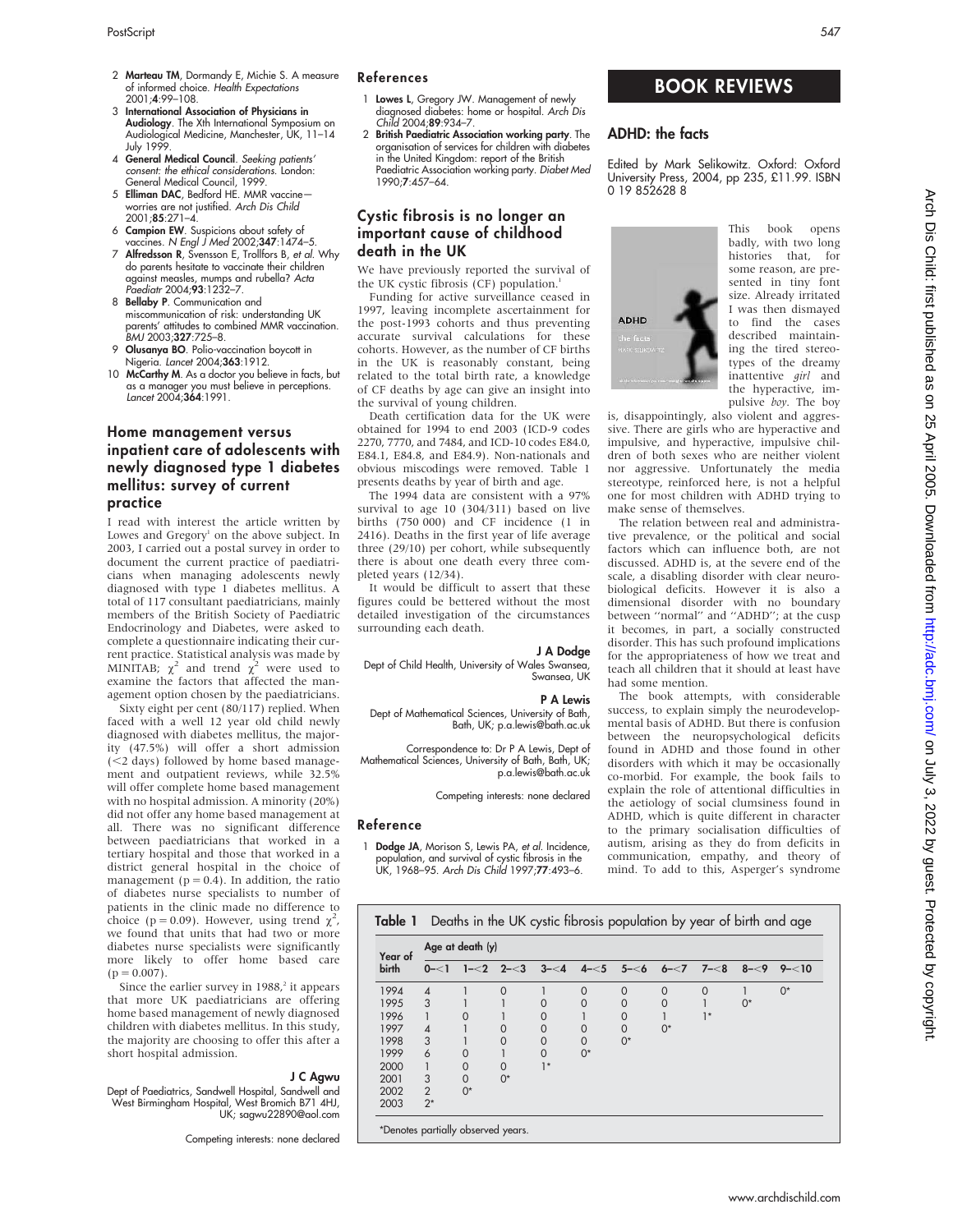is described within a section on emotional disorders characteristic in ADHD, which is highly misleading. Indeed, throughout the book core and non-core symptomatology are muddled. The introductory section makes no distinction between the core symptoms of inattention, hyperactivity, and impulsiveness, and co-morbidity such as clumsiness and inflexibility—core for developmental coordination disorder and ASD respectively, but not for ADHD. In section 2, core deficits are again described with the same emphasis as, for example, defiance and emotional disorders. I think this can only confuse readers as to the true nature of ADHD.

Subsequent chapters, on diagnosis, treatment, school and home management, and adult ADHD, provide a useful and well balanced source of information, although recent developments result in the comments on SSRIs being now out of date.

The author appears to explain all behaviours in children with ADHD using exclusively neuropsychological, rather than behavioural, theory with no discussion of the impact of a child's developmental context on how both personality and disorder are manifest. For example, chapter 7 (''Low self esteem'') discusses this phenomenon as having an entirely neuropsychological basis arising from faulty self appraisal mechanisms (although these theoretically could provide one with a super-ego instead). Only in chapter 9, in an aside, is the impact of negative experiences, of which these children have plenty, acknowledged in the development of poor self esteem. The quality of attachment, maternal depression, exposure to violence are all known to have a profound impact on how children develop, whether or not they have neurodevelopmental problems. It may be that children with ADHD are even more susceptible to the impact of early adverse experiences, but nowhere in this book is this explored. This is, presumably, an understandable but over-reaction to the still pervasive tendency to blame ADHD on poor parenting. But we need a more balanced view than that provided here.

The blurb on the back claims this book to be useful to parents and professionals alike. Unfortunately the tabloid approach and lack of referenced primary sources really preclude its relevance to a professional audience. Although it does provide a wealth of useful information for a lay audience, it would have been much improved if there was at least some indication in the text of when a statement made is well supported by good quality research, for example, the high heritability of ADHD, from another which sets down a "fact" with, as far as I can ascertain, no research base at all. For example, page 47: "adolescent boys with ADHD are particularly averse to taking instruction from a woman teacher''. With some reservations this book will be useful for parents and other carers wanting a fairly detailed text they can dip into as the need arises but it is not one I could recommend to colleagues.

## E V J Webb

## Neurocutaneous disorders

Edited by E Steve Roach, Van S Miller. Cambridge: Cambridge University Press, 2004, pp 325, £120.00 (hardback). ISBN 0 52 78153 1

Neurocutaneous<br>Disorders

Most doctors either love or hate ''the neurocutaneous disorders''. These words can provoke flashbacks to examination agony, or to diagnostic triumph. They plunge some into uncertainty, and transport others to scholarly heights.

But whatever your experience, this book is for you, or at least for your library. The editors, American neurologists, amply achieve their aim ''to provide readily accessible information about the clinical features and natural history of these rare conditions as well as an understanding of their genetic basis and molecular mechanisms''.

Introductory chapters providing useful lists and background genetics are followed by comprehensive coverage of individual disorders. Some are well known—for example, neurofibromatosis, tuberous sclerosis, and Sturge-Weber syndrome. Rarer classics that roll off the dermatological tongue find their place here: ataxia telangiectasia, incontinentia pigmenti, xeroderma pigmentosum. Inclusion of conditions that uncharacteristically affect the nervous system does not detract: any disorder of blood vessels can affect the brain—for example, Ehlers-Danlos syndrome, blue rubber bleb nevus syndrome, and hereditary haemorrhagic telangiectasia. In some cases the neurological component is limited to the eyes (pseudoxanthoma elasticum) or peripheral nerve (macrodactylynerve fibrolipoma).

The material is well organised and well edited, with each chapter following the same plan: clinical manifestations (dermatological, neurological, radiological, etc), followed by genetic basis and management issues. Gorlin on Gorlin's syndrome is, as ever, a delight. Well chosen references and accurate indexing combine to make the book both authoritative and user friendly. Most genetics books are out of date as soon as they are published, but every relevant new gene has been included in this one. The sparse, mostly black and white illustrations are at first sight a disappointment. However, the pictures are well chosen to illustrate relevant points: restrained compared with dermatological atlases, but entirely adequate.

Errors and omissions are few and relatively unimportant. Epidermal naevus due to keratin 1 or 10 mutation is not (as stated on page 20) a neurocutaneous disorder, because keratins are not expressed in the nervous system. Linear and whorled hypermelanosis, contrary to the statement in the section on incontinentia pigmenti, is sometimes associated with neurological abnormalities. Perhaps those skin disorders associated with deafness should be included as neurocutaneous disorders, such as KID syndrome (keratitis/ichthyosis/deafness) and deafness with palmoplantar keratoderma due to connexin mutations. Two steroid sulphatase deficiency disorders with developmental delay are omitted, namely X-linked ichthyosis with contiguous deletion of a mental retardation gene, and multiple sulphatase deficiency.

This book radiates enthusiasm and excitement. These are the disorders where clinical diagnostic skills really matter. The accessibility of the skin helps us to understand the inaccessible nervous system. The future is bright, the future is genetic. For most of these conditions the molecular basis has been elucidated in the past 10 years, leading not only to more accurate diagnosis, and more informed genetic counselling, but also to a greater understanding, and the hope of effective treatment for these once incurable disorders. You may still be unable to list four cutaneous markers of tuberous sclerosis, but at least you know where to look them up.

C Moss

## Paediatric and adolescent gynaecology: a multidisciplinary approach

Edited by Adam H Balen, Sarah M Creighton, Melanie C Davies, Jane MacDougall, Richard Stanhope. Cambridge: Cambridge University Press, 2004, pp 540, £150.00. ISBN 0 521 80961 4



The management of young and adolescent girls with disorders of the genital tract and<br>associated illnesses associated has long fallen between many subspecialties. With few adolescent gynaecologists in this country, paediatric surgeons

and physicians, adult gynaecologists, and endocrinologists work with (or not as the case may be) clinical geneticists and psychologists to diagnose, explain, and manage sometimes simple and sometimes extremely complex problems. Pre-adolescent and adolescent gynaecology has always been on the margins of most professionals' knowledge and practice and there is a dearth of supporting reference texts. The range of specialties involved may have made the area unappealing for reference publication except for a small chapter in a text largely on something else. Thus, textbooks in this area are scarce and modern thought even more so. This book has thus found a good potential niche for publication.

Naturally, however, in trying to draw together expert authors from multiple disciplines there are areas of overlap and gap, perhaps more so here than is common even in this type of text. A more consistent structured chapter template, and for those readers with an image based memory, a greater number of diagrams and images, would have been helpful in almost every chapter. To please a target readership from paediatric surgeons and paediatricians to adult gynaecologists and psychologists will always be difficult and I suspect that all groups will be frustrated at some level. I think this may be inevitable and should not detract from the value of the book as a modern and broad resource.

The first part covers normal development well and is a good source of reference. Finding a pattern for the bulk of the book was clearly difficult and like many reviewers I would have organised it differently. While much of what one needs is present I found the layout confusing, perhaps due to the theme of an integrated approach. I would expect those general paediatricians and surgeons treating simple gynaecological problems to appreciate those chapters based on presentations such as pelvic pain, genital dermatology, and vaginal discharge and amenorrhoea being drawn